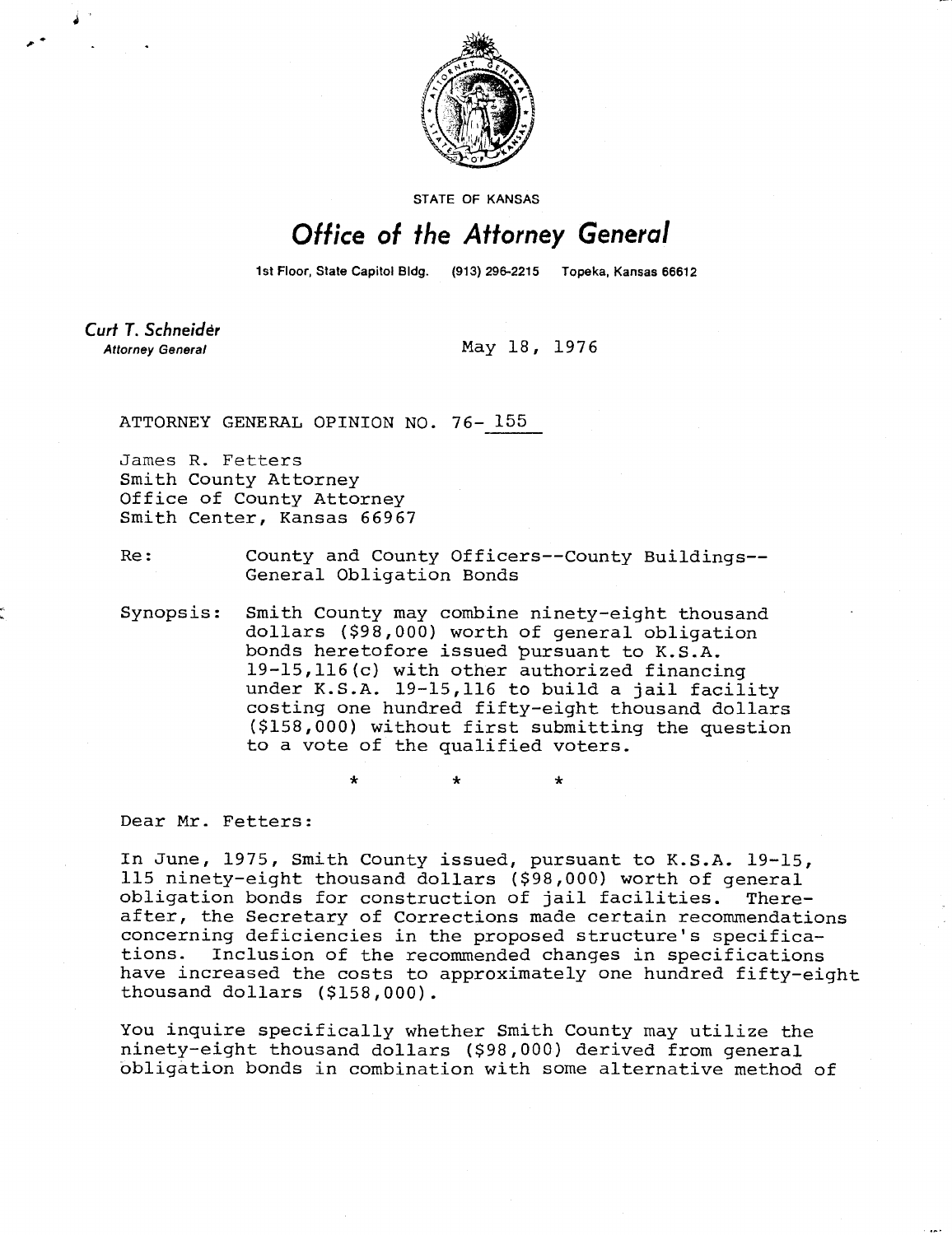James R. Fetters Page Two May 18, 1976

financing to meet the increased costs without violating the provisions of K.S.A. 19-15,116(c).

## K.S.A. 19-15,116(c) provides:

"(c) Issue general obligation bonds of the county: Provided, That no bonds for any construction, acquisition or improvement, the cost of which exceeds one hundred thousand dollars (\$100,000) shall be issued until the question of the issuance of such bonds shall have been submitted to a vote of the qualified electors of the county and received the approval of a majority of those voting thereon at a general election or at a special election called for that purpose. Such election shall be called and held and bonds issued in the manner provided by the general bond law."

Two potential interpretations of this subsection exist. First, the language may be construed as requiring an election whenever the county intends to issue general obligation bonds, irrespective of the amount of that bond issue and when the entire cost of the project or structure exceeds one hundred thousand dollars (\$100,000). Secondly, the alternative construction holds subsection (c) as authorizing the board of county commissioners to issue up to one hundred thousand dollars (\$100,000) worth of general obligation bonds without an election, regardless of the total cost of the proposed improvement. For reasons discussed below, this latter interpretation is in harmony with my views.

Acceptance of the first of the above interpretations requires that the phrase contained in the proviso, "the cost of which exceeds one hundred thousand dollars (\$100,000)", be construed as modifying the words "construction, acquisition or improvement", objects of the preposition "for". However, it is equally arguable that the phrase was intended to modify the subject of the proviso, the word "bonds". Under such a construction, the meaning would be as if the proviso had been drafted as follows:

> "That no bonds, the cost of which exceeds one hundred thousand dollars (\$100,000), shall be issued for any construction, acquisition of improvement until the question of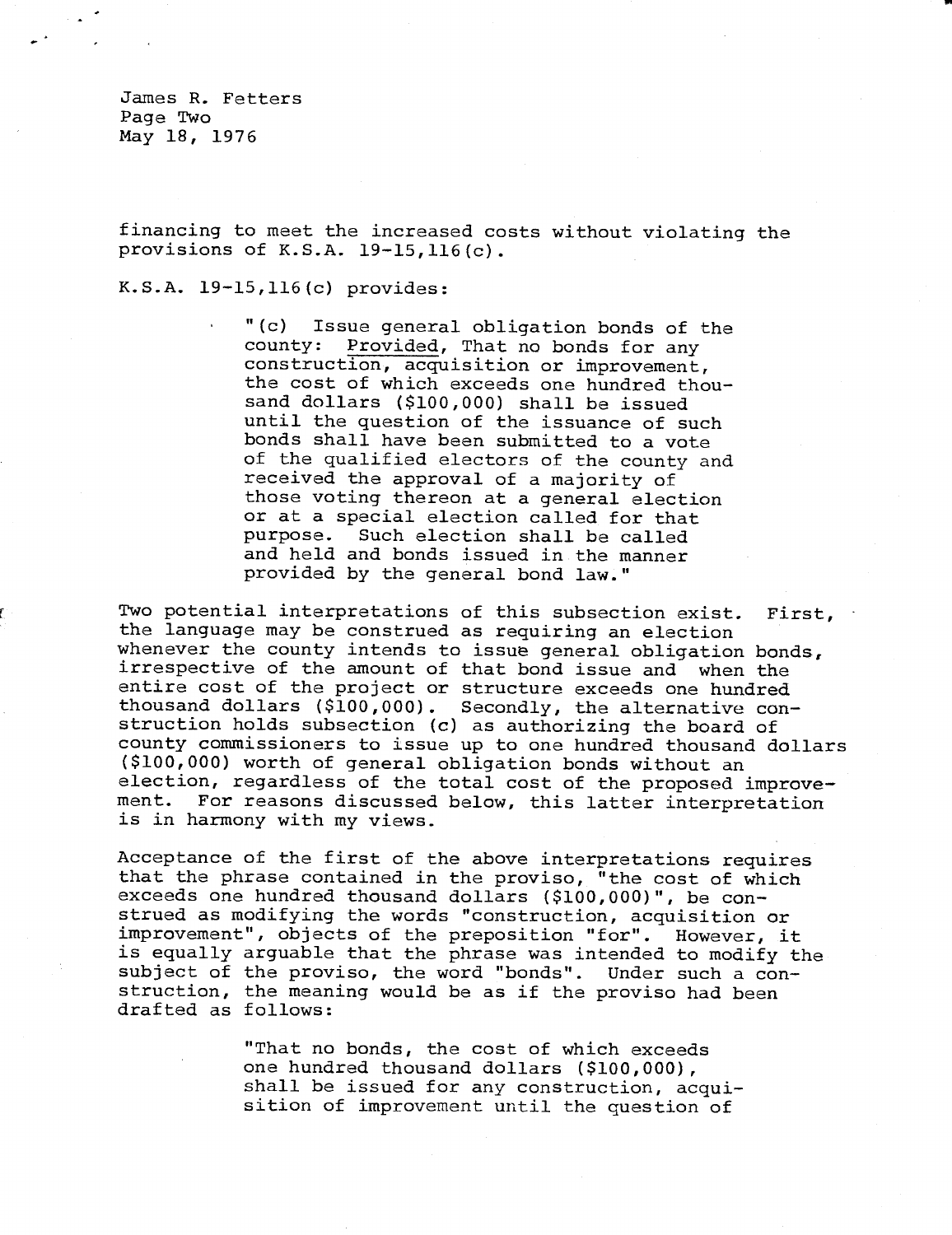James R. Fetters Page Three May 18, 1976

drafted as follows:

"That no bonds, the cost of which exceeds one hundred thousand dollars (\$100,000.00), shall be issued for any construction, acquisition or improvement until the question of the issuance of such bonds shall have been submitted to a vote of the qualified electors of the county and received the approval of a majority of those voting thereon at a general election or at a special election called for that purpose."

Thus, with an apparent degree of ambiguity established through these contradictory constructions, it becomes essential to evaluate other indices as to subsection (c)'s intended meaning.

It us fundamental in the law of municipal securities that a general obligation bond constitutes a valid debt of the issuing municipality and is subject to repayment through the collection of taxes levied annually to meet the principal and accrued interest on matured bonds and coupons. Thus, irrespective of which interpretation to subsection (c) is adopted, the taxpayer's liability without an opportunity to vote on the question is limited to those annual taxes necessary to repay that amount not exceeding one hundred thousand dollars (\$100,000.00). In other words, if the county proposed to issue general obligation bonds in excess of one hundred thousand dollars (\$100,000.00), both interpretations to the proviso of subsection (c) would mandate an election.

Subsection (h) of K.S.A. 19-15,116 provides that the county . . . may combine any two or more of such methods of financing for the purposes herein authorized." Subsection (b) states:

> "(b) Receive and expend grants-in-aid of state or federal funds;"

In many instances, receipt of federal money requires a variable percentage matching commitment on the part of the recipient municipality. To conclude that in each instance where the total cost of the proposed public building exceeds one hundred